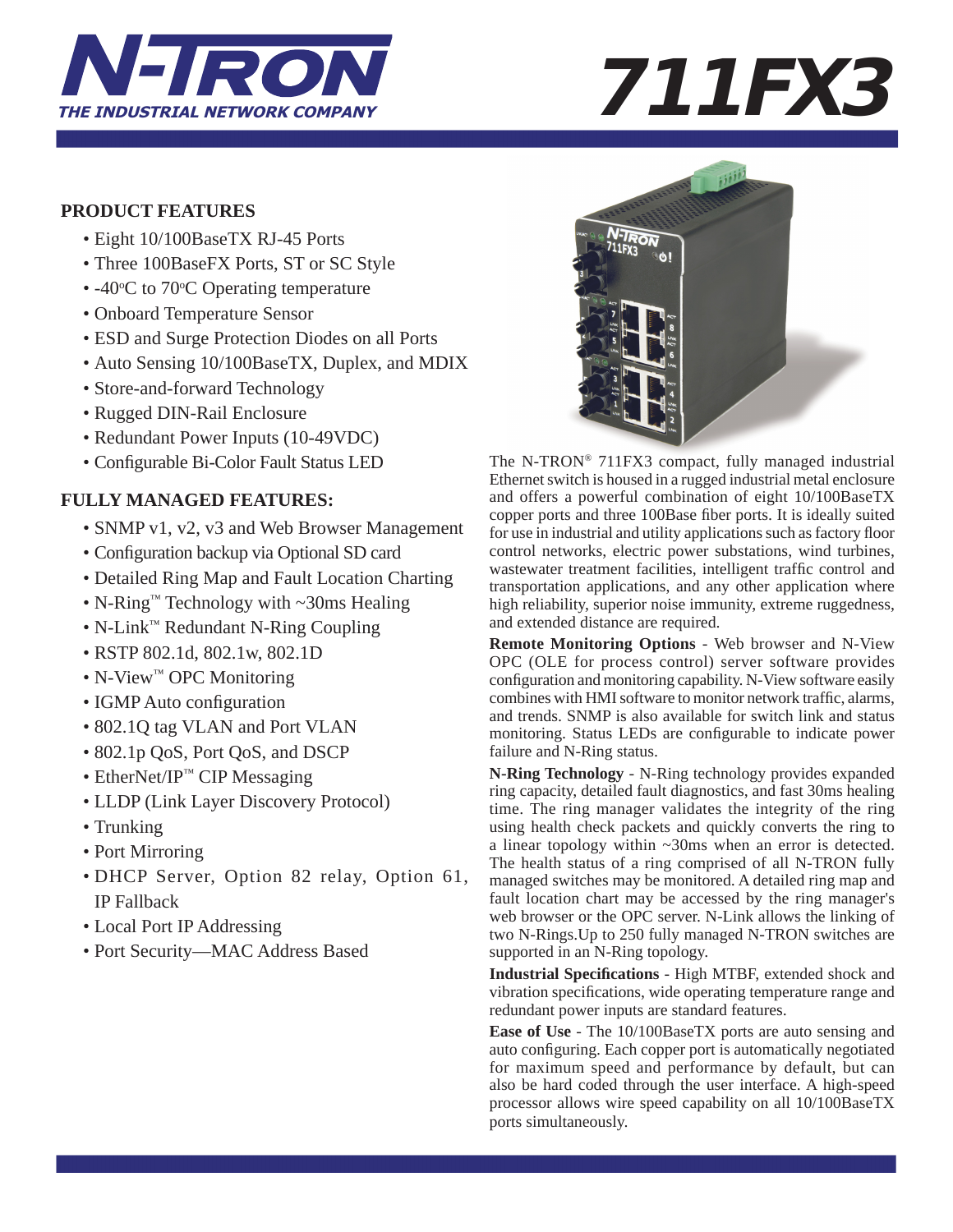

# QUALITY MANAGEMENT SYSTEM **CERTIFIED BY DNV**

 $\equiv$  ISO 9001:2008  $\equiv$ 

# **711FX3 Specifi cations**

#### **Switch Properties**

*Number of MAC Addresses:* 8000 *Latency Typical:* 2.6 μs *Switching Method*: Store-and-Forward

Programmable

#### **Case Dimensions**

| Height:                | 4.3"       | $(10.8 \text{ cm})$ |
|------------------------|------------|---------------------|
| Width:                 | 24"        | (6.1 cm)            |
| Depth:                 | 4.6"       | $(11.5 \text{ cm})$ |
| Weight (max):          | 1.4 $l$ bs | $(0.6 \text{ kg})$  |
| <b>DIN-Rail Mount:</b> | 35mm       |                     |

### **Electrical**

*Redundant Input Voltage:* 10-49 VDC (Regulated) *Input Current (max):* 455mA@24VDC *BTU/hr:* 37.27@24VDC *N-TRON Power Supply:* NTPS-24-1.3 (1.3A**@**24V)

C to  $70^{\circ}$ C

C to  $85^{\circ}$ C

(Non Condensing)

#### **Environmental**

**Operating Temperature: Storage Temperature:** *Operating Humidity:* 5% to 95%

*Operating Altitude:* 0 to 10,000 ft.

# **Shock and Vibration (bulkhead mounted)**

*Shock:* 200g @ 10ms

*Vibration/Seismic:* 50g, 5-200Hz, Triaxial

**Reliability**

#### **Network Media**

*10BaseT:* >Cat3 Cable *100BaseTX:* >Cat5 Cable

*MTBF:* >2 Million Hours



# **Fiber Transceiver Characteristics**

| <b>Fiber Length</b>       | $2km*$             | $15km**$           | $40km**$           | $80km**$ |
|---------------------------|--------------------|--------------------|--------------------|----------|
| <b>TX Power Min</b>       | $-19$ d $Bm$       | $-15$ d $Bm$       | -5dBm              | -5dBm    |
| <b>RX Sensitivity Max</b> | $-31dBm$           | $-31$ d $Bm$       | $-34dBm$           | $-34dBm$ |
| Wavelength                | 1310 <sub>nm</sub> | 1310 <sub>nm</sub> | 1310 <sub>nm</sub> | 1550nm   |

\* Multimode Fiber Optic Cable \*\* Singlemode Fiber Optic Cable

#### **Connectors**

| 10/100BaseTX: | Eight (8) RJ-45 Copper Ports          |
|---------------|---------------------------------------|
| 100BaseFX:    | Three (3) SC or ST Fiber Duplex Ports |

### **Recommended Wiring Clearance**

| Front: | 4" | $(10.16 \text{ cm})$ |
|--------|----|----------------------|
| Side:  | 1" | $(2.54 \text{ cm})$  |

# **Regulatory Approvals**

*FCC: Title 47, Part 15, Subpart B, Class A; ICES-003: Class A; ANSI C63.4*

*CE: EN 61000-6-2, 4; IEC 61000-4-2, 3, 4, 5, 6, 8, 11 GOST-R Certifi ed, RoHS Compliant UL/cUL: UL 508 and ANSI/ISA-12.12.01-2007 Class I, Div 2, Groups A, B, C, and D; T4*

#### **Designed to comply with:**

*IEEE 1613 for Electric Utility Substations NEMA TS1/ TS2 for Traffi c control IEC-61850*